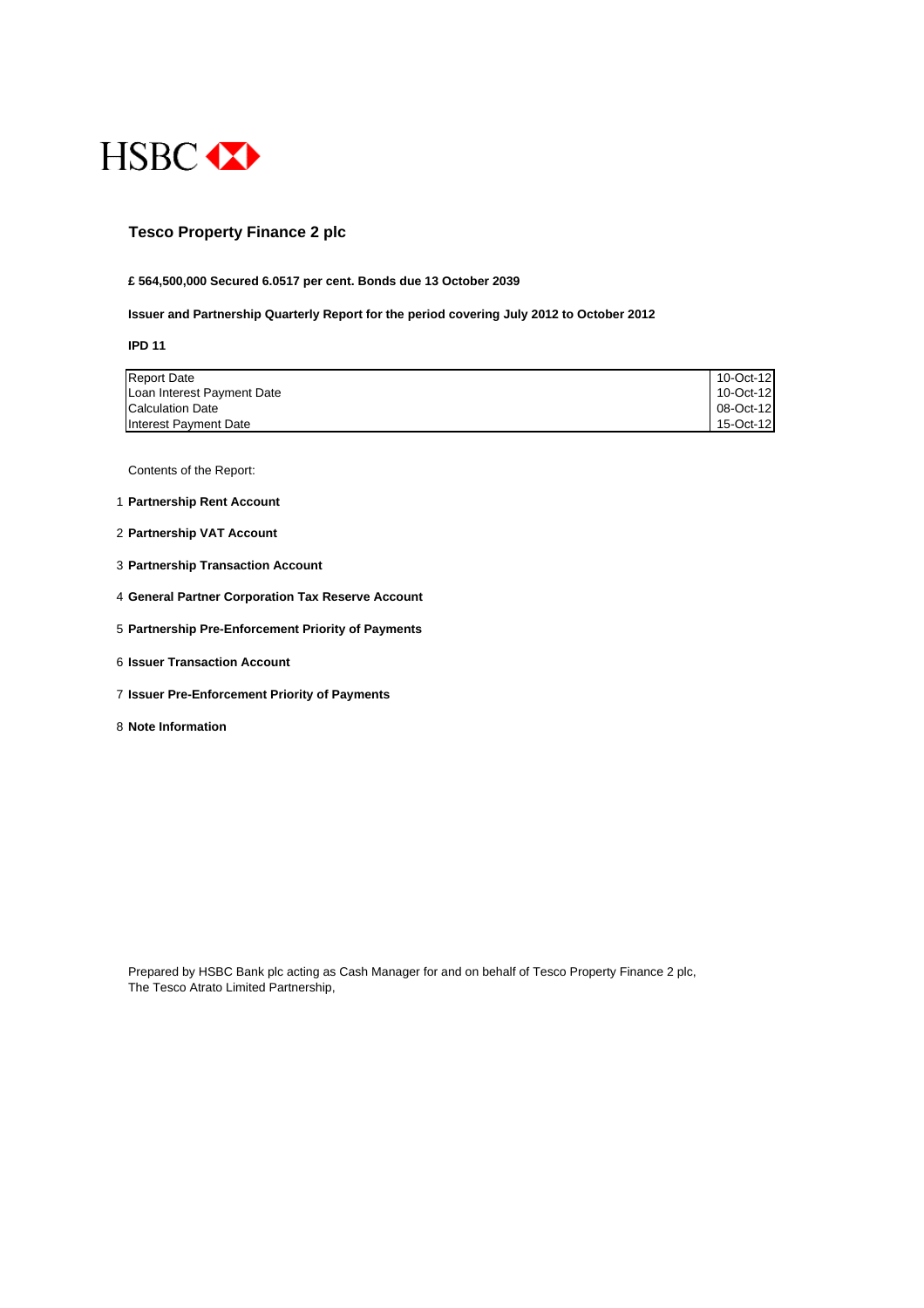# **1. Partnership Rent Account 69796072**

|             | Opening Balance                    | $0.04$ Cr           |
|-------------|------------------------------------|---------------------|
| <b>DATE</b> | <b>ENTRY DETAILS</b>               | CR/DR<br>AMOUNT (£) |
| 23-Sep-09   | Initial Deposit on Closing Date    | 5,000.00 Cr         |
| 26-Sep-12   | Rent                               | 8,414,913.00 Cr     |
| 10-Oct-12   | To Partnership Transaction Account | 8,414,913.00 Dr     |
|             | <b>Closing Balance</b>             | 5,000.04 Cr         |

# **2. Partnership VAT Account 69796099**

|                        | Opening Balance                          | 1,758,144.47 Cr                    |
|------------------------|------------------------------------------|------------------------------------|
| <b>DATE</b>            | <b>ENTRY DETAILS</b>                     | AMOUNT (£)<br>CR/DR                |
| 27-Jul-12<br>27-Sep-12 | <b>VAT Payment</b><br><b>VAT Funding</b> | 1,631,993.04 Dr<br>1,682,982.60 Cr |
|                        | <b>Closing Balance</b>                   | 1,809,134.03 Cr                    |

# **3. Partnership Transaction Account 69796080**

| 11-Jul-12   | <b>Opening Balance</b>          | 83,414.32 Cr           |
|-------------|---------------------------------|------------------------|
| <b>DATE</b> | <b>ENTRY DETAILS</b>            | AMOUNT (£)<br>CR/DR    |
|             | Property Advisor Fee (Reserved) | $0.00C$ r<br>$0.00$ Cr |
| 06-Aug-12   | Tax refund                      | 132.70 Cr              |
| 08-Aug-12   | Tax refund                      | 127.88 Cr              |
| 08-Oct-12   | <b>Credit Interest</b>          | 691.36 Cr              |
| 10-Oct-12   | Transfer from Rent              | 8,414,913.00 Cr        |
| 10-Oct-12   | <b>Trustee Fee</b>              | 1,500.00 Dr            |
| 10-Oct-12   | Ongoing Fee                     | 40,616.92 Dr           |
| 10-Oct-12   | <b>Expenses</b>                 | 86,114.26 Dr           |
| 10-Oct-12   | Partnership Swap payment        | 1,993,272.34 Cr        |
| 10-Oct-12   | <b>Partnership Debt</b>         | 10,258,558.41 Dr       |
| 10-Oct-12   | <b>Property Advisor Fee</b>     | $0.00$ Dr              |
| $10-Ort-12$ | <b>Transfer to General</b>      | $0.00$ Dr              |
|             |                                 |                        |
|             | <b>Closing Balance</b>          | 105,762.01 Cr          |

#### **4. General Partner Corporation Tax Reserve Account 69796115**

|             | Opening Balance        | $0.00$ Cr  |       |
|-------------|------------------------|------------|-------|
| <b>DATE</b> | <b>ENTRY DETAILS</b>   | AMOUNT (£) | CR/DR |
|             |                        |            |       |
|             |                        |            |       |
|             |                        |            |       |
|             | <b>Closing Balance</b> | 0.00 Cr    |       |
|             |                        |            |       |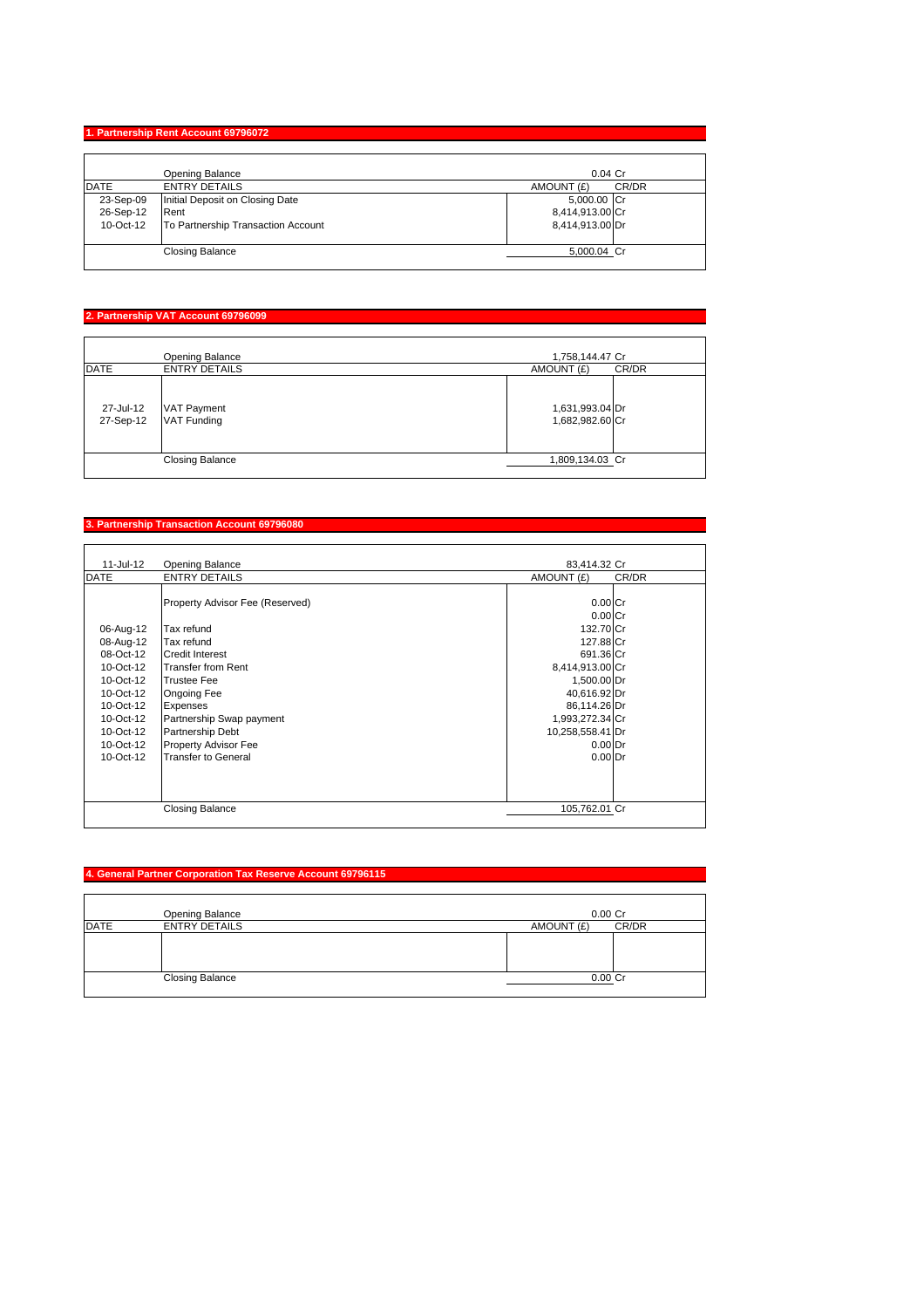|           | 5. Partnership Pre-Enforcement Priority of Payments                           |                          |                       |
|-----------|-------------------------------------------------------------------------------|--------------------------|-----------------------|
|           |                                                                               | <b>Funds Paid Out of</b> | <b>Funds Received</b> |
| Date      |                                                                               | account (£)              | into account (£)      |
| 10-Oct-12 |                                                                               |                          |                       |
|           | <b>Partnership Available Funds</b>                                            |                          |                       |
|           |                                                                               |                          |                       |
|           | a Rental Income                                                               |                          | 8,414,913.00          |
|           | b Funds from Issuer under Partnership Swaps                                   |                          | 10,258,582.98         |
|           | c From Partnership VAT Account                                                |                          |                       |
|           | d From Partnership Disposal Proceeds Account                                  |                          |                       |
|           | e From Partnership Insurance Proceeds Account                                 |                          |                       |
|           | f Interest received by the Partnership Accounts and Rent Account              |                          |                       |
|           | g Eligible Investment Earnings by Partnership                                 |                          |                       |
|           | h Advance under Committed Subordinated Loan Agreement                         |                          |                       |
|           | Net proceeds of a CPO Disposal or a Mortgage Property                         |                          |                       |
|           | Net proceeds of a disposal of a Mortgage Property                             |                          |                       |
|           | k Any other sums standing to the credit of the Partnership Transaction Ac     |                          | 83,674.90             |
|           | <b>Partnership Pre-Enforcement Priority of Payments</b>                       |                          |                       |
|           | a Partnership Security Trustee Fees                                           | 1,500.00                 |                       |
|           | b Issuer Security Trustee Fee, Bond Trustee, operating expenses of the Issuer |                          |                       |
|           | (Ongoing Partnership Facility Fee)                                            | 34,866.92                |                       |
|           | c Partnership Operating Expenses excluding GP UK Tax                          | 54,000.00                |                       |
|           | d Partnership Operator Fee                                                    | 27,614.26                |                       |
|           | d Property Advisor Fee (Annual 25 K Jan)                                      |                          |                       |
|           | d Nominees Corporate Services Provider Fee                                    | 3,000.00                 |                       |
|           | d Nominees Holdco Corporate Services Provider Fee                             | 1,500.00                 |                       |
|           | d Nominees Side Letter payments                                               |                          |                       |
|           | d Nominees Holdco Side Letter payments                                        |                          |                       |
|           | d Account Bank Fee                                                            |                          |                       |
|           | d Cash Manager Fee                                                            |                          |                       |
|           |                                                                               |                          |                       |
|           | d Issuer Account Bank, PPA CM, CSP Fee (Ongoing Partnership Facility Fee)     | 5,000.00                 |                       |
|           | d Headlease payment                                                           |                          |                       |
|           | e Partnership Expenses Ledger payment                                         | 6,250.00                 |                       |
|           | f Partnership Debt Interest                                                   | 8,262,096.41             |                       |
|           | f Partnership Swap payment                                                    | 8,265,310.64             |                       |
|           | g Partnership Debt Principal                                                  | 1,996,462.00             |                       |
|           | Issuer Partnership Swap Termination Amount (Ongoing Partnership Facility      |                          |                       |
|           | h Fee)                                                                        | 750.00                   |                       |
|           | Partnership Swap Termination Amount                                           |                          |                       |
|           | Property Pool Manager Fee<br>k Partnership Expenses Ledger payment            | 76,500.00<br>22,320.65   |                       |
|           | Alteration Adjustment Rent                                                    |                          |                       |
|           | m Committed Subordinated Loan payment                                         |                          |                       |
|           | n Partnership Distribution Account                                            |                          |                       |
|           |                                                                               |                          |                       |
|           | <b>Totals</b>                                                                 | 18,757,170.88            | 18,757,170.88         |

| Expense Reserve Ledger - Max GBP 500,000.00 |                   |              |  |
|---------------------------------------------|-------------------|--------------|--|
|                                             | Date<br>10-Oct-12 | 28,570.65 Cr |  |
|                                             | Balance           | 28,570.65    |  |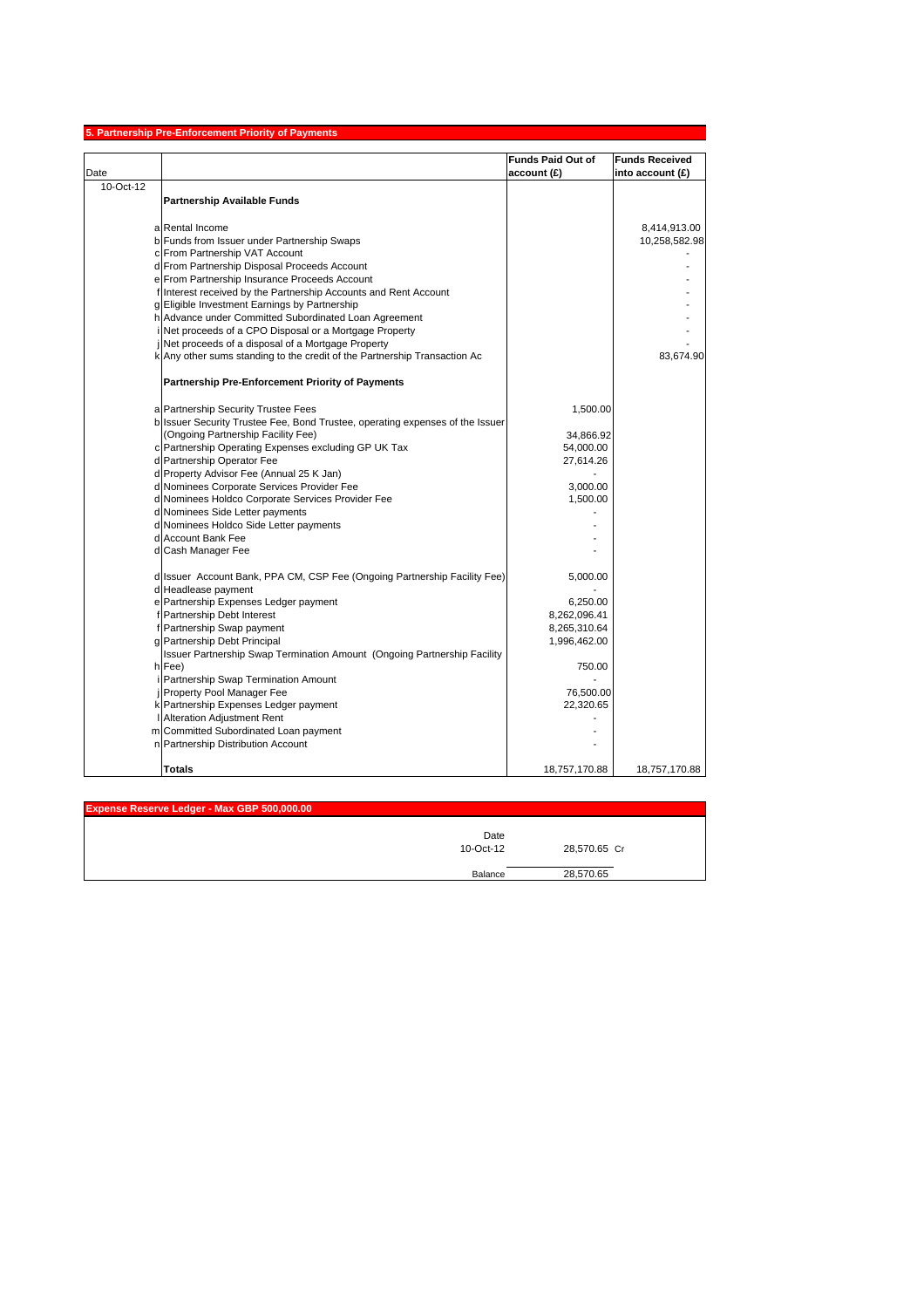# **6. Issuer Transaction Account 69796123**

|             | Opening Balance        | 63,923.86 Cr        |
|-------------|------------------------|---------------------|
| <b>DATE</b> | <b>ENTRY DETAILS</b>   | AMOUNT (£)<br>CR/DR |
|             |                        |                     |
| 01-Aug-12   | <b>Credit interest</b> | 134.43 Cr           |
| 03-Sep-12   | <b>Credit interest</b> | 8.69 Cr             |
| 01-Oct-12   | <b>Credit interest</b> | 7.37 Cr             |
| 15-Oct-12   | <b>Swaps Receipts</b>  | 1,993,272.34 Cr     |
| 15-Oct-12   | Partnership Debt       | 10,258,558.41 Cr    |
| 15-Oct-12   | Swap Pays              | 1,993,272.34 Dr     |
| $15-Ort-12$ | Ongoing Fee            | 39,866.92 Cr        |
| 15-Oct-12   | <b>HSBC Fee</b>        | 7,700.00 Dr         |
| 15-Oct-12   | <b>SFM Fee</b>         | 32,166.92 Dr        |
| $15-Ort-12$ | <b>Issuer Profit</b>   | 750.00 Cr           |
| 15-Oct-12   | <b>Notes</b>           | 10,258,558.40 Dr    |
|             |                        |                     |
|             |                        |                     |
|             | <b>Closing Balance</b> | 64,824.36 Cr        |

# **7. Issuer Pre-Enforcement Priority of Payments**

|           |                                                        | <b>Funds Paid Out of</b> | <b>Funds Received</b> |
|-----------|--------------------------------------------------------|--------------------------|-----------------------|
| Date      |                                                        | account (£)              | into account (£)      |
| 15-Oct-12 |                                                        |                          |                       |
|           | <b>Issuer Available Funds</b>                          |                          |                       |
|           | a Funds due to Issuer under Partnership Swap Agreement |                          | 8,265,310.64          |
|           | b Amounts due to Issuer in respect of Partnership Loan |                          | 10,299,175.33         |
|           | c Any amount due to Issuer under Issuer Swap Agreement |                          | 10,258,582.98         |
|           | d Ineterest Received by Issuer on Transaction Account  |                          | 0.00                  |
|           | e Eigible Investment Earnings                          |                          | 0.00                  |
|           |                                                        |                          |                       |
|           | <b>Issuer Pre-Enforcement Priority of Payments</b>     |                          |                       |
|           | a Bond Trustee Fee                                     | 1,200.00                 |                       |
|           | a Issuer Security Trustee Fee                          | 1,500.00                 |                       |
|           | <b>b</b> Issuer Operating Expenses                     | 32,166.92                |                       |
|           | c Issuer/Issuer Holdco Corporate Services Provider Fee | 0.00                     |                       |
|           | c Paying Agent Fee                                     | 500.00                   |                       |
|           | c Account Bank Fee                                     | 750.00                   |                       |
|           | c Cash Manager Fee                                     | 3,750.00                 |                       |
|           | d Bond Interest                                        | 8,262,096.40             |                       |
|           | d Bond Principal                                       | 1,996,462.00             |                       |
|           | d Issuer Swap Provider                                 | 8,265,310.64             |                       |
|           | d Partnership Swap payment                             | 10,258,582.98            |                       |
|           | e Issuer Profit                                        | 750.00                   |                       |
|           | f Swap Subordinated Amounts                            | 0.00                     |                       |
|           | g Issuer Partnership Swap Termination Amount           | 0.00                     |                       |
|           | hilssuer Transaction Account                           | 0.01                     |                       |
|           |                                                        |                          |                       |
|           | <b>Totals</b>                                          | 28,823,068.95            | 28,823,068.95         |